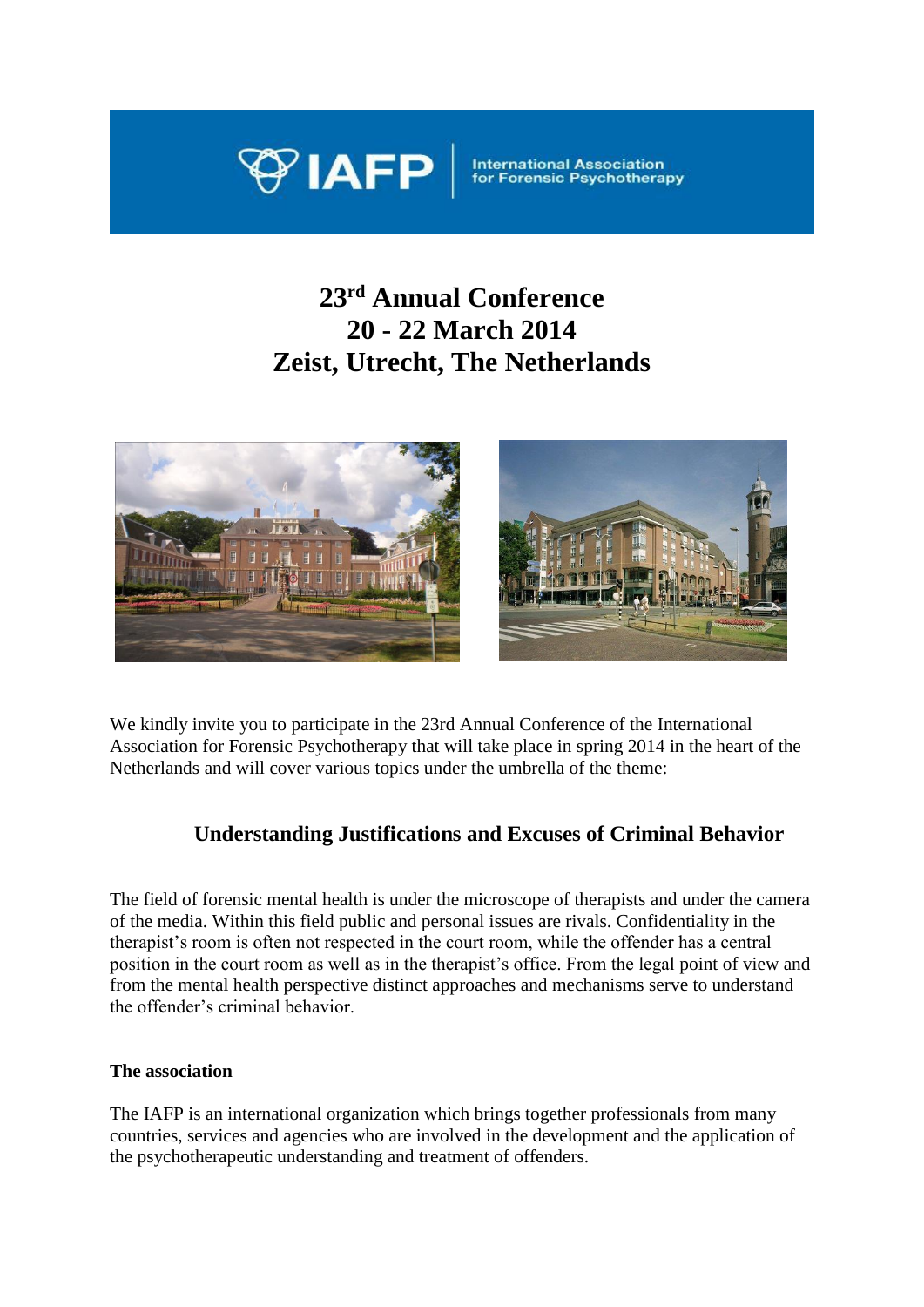# **The keynote speakers, already confirmed**

Prof.dr. Paul Verhaeghe, University Ghent, Belgium Dr. Leticia Castrechini, University of Tubingen, Germany Dr. Francesco Spadaro, Catania, Italy

# **For whom**

The conference (21 and 22 March 2014) in Zeist, the pre-conference tour (20 March 2014) and the post-conference sessions in Amsterdam (23 March 2014) are relevant for (forensic) psychotherapists, (forensic) psychologists, (forensic) psychiatrists, mental health professionals, legal professionals.

#### **Goals**

The conference aims to provide professionals in forensic mental health in general and forensic psychotherapy in particular with clinical, practical, theoretical and scientific information from an international perspective and within different jurisdictions. The exchange among forensic therapists and legal professionals is a key focus. Also those in training for the aforementioned areas of practice and knowledge are welcome.

#### **Register now**

To register for the congress by visiting this link [http://www.zonderzorg.nl/pages/nl/iafp/registration.](http://www.zonderzorg.nl/pages/nl/iafp/registration) For Dutch participants (psychiatrists and psychologists) accreditation has been requested and is pending.

#### **Venue**

The conference will take place at Hotel Theater Figi, The Round 2, 3701 HS Zeist; P.O. box 5, 3700 AA Zeist Phone +31 (0)30 692 74 00 Fax  $+31(0)306927468$ Email [info@figi.nl](mailto:info@figi.nl) For congress delegates a reduced rate is available. If you make a reservation at hotel Figi please mention that you are a congress delegate of the IAFP.

#### **Call for abstracts**

We seek proposals for contributions to the program related to the abovementioned 2014 congress theme. For the plenary as well as the parallel sessions we welcome oral presentations, symposia, case conferences, master classes, film-sessions, discussion groups and large group meetings. (A specialized bookshop will also be present.)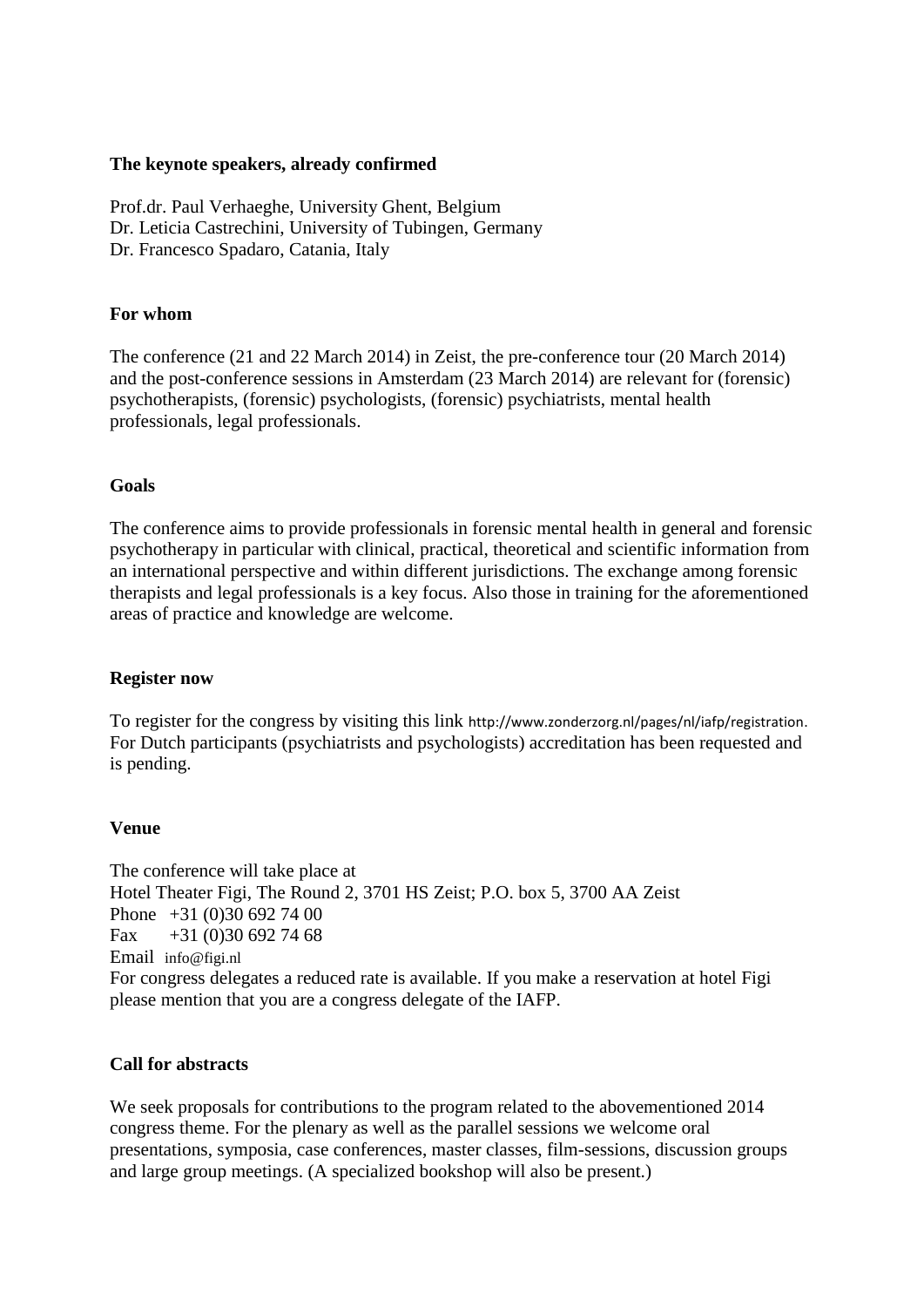Some further suggestions for topics are: Continuity and discontinuity Cognitive distortions and defense mechanisms Entitlement Revenge – retaliation – retribution Therapeutic cohesion versus governmental policy Professionalization in forensic psychotherapy The dark side of man and women Coercion and forensic psychotherapy Forensic psychotherapy and total institutions Budgetary constraints within forensic mental health Art, history and forensic psychotherapy The role of complexes in forensic psychotherapy Mediation, restorative justice and empowerment Therapeutic jurisprudence and citizenship International comparison of therapeutic approaches Confidentiality and media

# **Submission deadline***: December 15, 2013*

The IAFP Board and the 2014 local organizing committee are pleased to invite you to participate in the 23rd IAFP conference. Proposals for contributions such as papers and symposia presentations can be send to: [info@zonderzorg.nl](mailto:info@zonderzorg.nl)

# **Optional pre- and post congress activities**

Three sessions before and after the conference are supplementary to the program. An additional fee will be charged.

A Excursion to a forensic psychiatric hospital (tbs-hospital) and to a long stay facility *Thursday 20 March 10.00 - 16.30 hours*

A full day meeting on two different forensic mental health locations where the Dutch tbsmeasure is applied. In the morning we will visit a tbs-hospital where different kinds of inpatient and out-patient forensic treatment programs are used.

After lunch we will have a guided tour on the premises of a long stay facility.

At both locations we will be informed by staff members and patients about their experiences with the programs.

B Special guided tour on violence, insanity, eroticism and fire in Dutch art history in the Rijksmuseum in Amsterdam.

# *Sunday 23 March 11.00 - 13.30 hours*

Each year, the recently fully renovated Rijksmuseum creates a first impression for hundreds of thousands of people: they get a first impression of the museum as they stare a real Rembrandt 'in the eye' and get a taste of history. But it does not end there. The Rijksmuseum will continue to dazzle art and history lovers, and play an important role in contemporary society. Art and history are not merely a thing of the past and the Rijksmuseum is a modern museum - a museum where unique events take place, non-stop. This is true in particular for